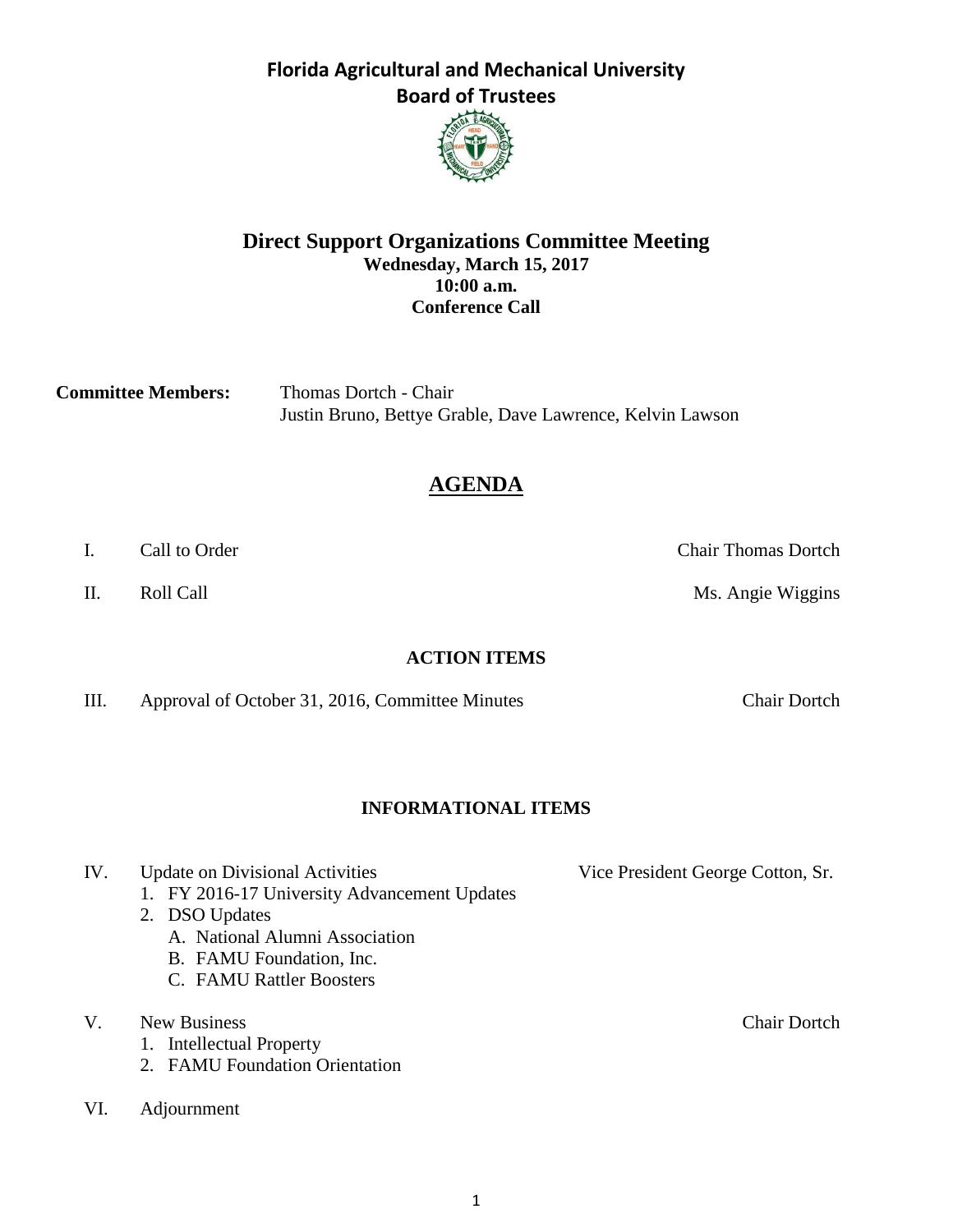

# **ACTION ITEM**

## **Direct Support Organizations Committee Wednesday, March 15, 2017 Agenda Item: III.**

| <b>Item Origination and Authorization</b> |            |              |                                          |  |  |  |  |
|-------------------------------------------|------------|--------------|------------------------------------------|--|--|--|--|
|                                           | Policy     | Award of Bid | Budget Amendment _____ Change Order ____ |  |  |  |  |
|                                           | Resolution | Contract     | Other<br>Grant                           |  |  |  |  |
|                                           |            |              |                                          |  |  |  |  |
| <b>Action of Board</b>                    |            |              |                                          |  |  |  |  |

| Approved | Approved w/ Conditions<br>___ | Disapproved | Continued | Withdrawn |
|----------|-------------------------------|-------------|-----------|-----------|

## **Subject: Approval of DSO Committee Meeting Minutes (October 31, 2016)**

- **Rationale:** In accordance with the Florida Statues, a governmental body shall prepare and keep minutes or make a tape recording of each open meeting of the body.
- Attachment: DSO Committee Meeting Minutes (October 31, 2016)

**Recommendation:** Approve the minutes of the October 31, 2016, DSO Committee Meeting.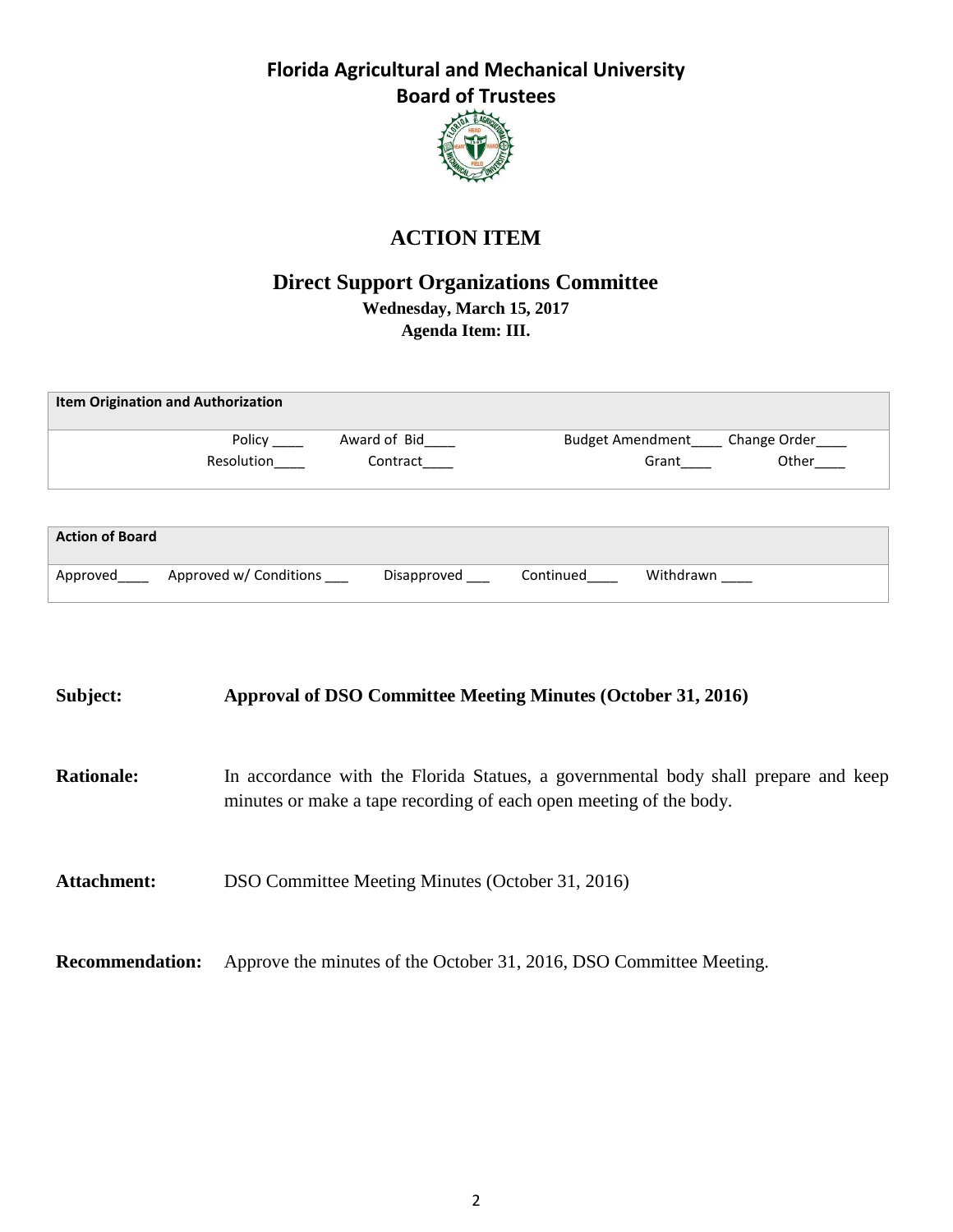

Direct Support Organizations Committee Meeting Minutes October 31, 2016

# **Trustee Thomas Dortch, Chair**

The meeting was called to order 2p.m. by Committee Chair Thomas Dortch*.* Ms. Angie Wiggins called the roll, and the following Committee members participated: Trustee Bettye Grable, Trustee Kelvin Lawson, Trustee Craig Reed*,* and Trustee Jaylen Smith. A quorum was established.

#### **Approval of the September 14, 2016, Committee Minutes:**

The Committee reviewed minutes from the September 14, 2016, Direct Support Organizations (DSO) Committee Meeting. Trustee Lawson moved approval; seconded by Trustee Smith. The motion carried.

#### **Acceptance of DSO Budgets (in accordance with IMM No. 2003-01, 8):**

Vice President George Cotton, Sr., presented the FY2016-17 DSO Budgets for the FAMU Foundation and the National Alumni Association (NAA). The budget for the Rattler Boosters was unavailable.

It was motioned by Trustee Lawson and seconded by Trustee Grable to accept the FAMU Foundation and FAMU NAA Budgets as presented. The Committee voted unanimously to recommend both budgets to the Board for acceptance.

#### **Vice President George Cotton, Sr., provided updates on Divisional Activities:**

#### **A snapshot was presented on fundraising**

- o The second quarter of FY2016-17, current year-to-date giving is at \$1.57M in cash contributions. The average gift amount to date is \$869.02.
- o An excess of \$1.8M in pipeline gifts anticipated to be received before the end of the calendar year.
- Vice President Cotton saluted Mrs. Cheryl Harris Booker and members of the FAMU Industry Cluster in working with the division to reconstitute and strengthen Cluster. Cluster members were on campus for Homecoming and had a very productive meeting with him and Dr. Larry Robinson. Trustee Grable commended Vice President Cotton for the movement towards regaining the stature of Cluster.

#### **DSO Updates:**

- **National Alumni Association (NAA)**
	- o Reports were given on the following activities:
		- 2016 Legacy of Leaders Awards NAA President Lt. Col. Gregory Clark was saluted as the 2016 HBCU Alumni Association President of the Year. The FAMU NAA was also named Alumni Association of the Year, as part of the Legacy of Leaders salute during Black College Alumni Hall of Fame Weekend.
		- FAMU Homecoming 2016 was a success. The FAMU NAA unveiled its new book which chronicles the journey of the alumni association since its inception from 1901 to 2015; and, several signature supporters at the \$100,000 level was recognized.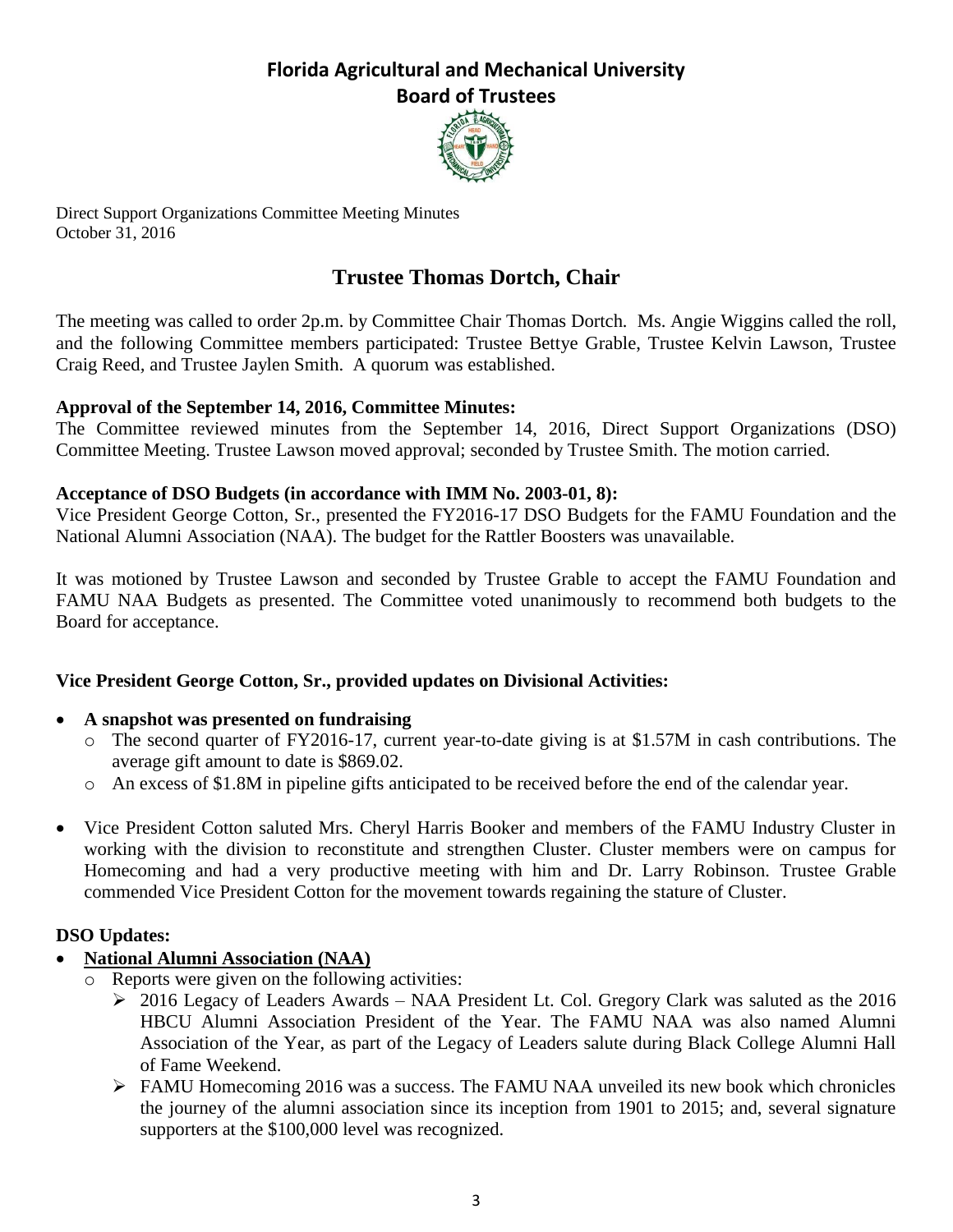

 Several members of the FAMU Board of Trustees (BOT) recently became Life Members of the FAMU NAA.

## **FAMU Foundation, Inc.**

- o The Fall 2016 FAMU Foundation Board of Directors Meeting will be held November 16-19 in Orlando, Florida.
- o The Foundation has completed the FY2015-16 annual external audit.
- o Members of the Foundation's Investment Committee have completed the review and selection process of investment management RFP's. Four firms were selected to advance through the process.
- o The FAMU Foundation's investment portfolio currently stands at \$113M; still the largest of all public HBCU's in the nation.

## **FAMU Rattler Boosters**

At the September 15, 2016, FAMU BOT Meeting, the DSO Committee voted that the Rattler Boosters will have until October 31, 2016, to become compliant, including providing documents, transfer of resources, and meeting all terms previously set forth as part of the IMM. If such compliances were not achieved, the recommendation was for the Boosters to be suspended from all activities as a DSO Club on October 31. It was also recommended to the FAMU BOT that the Audit Committee begin immediately to explore how to proceed with the Boosters.

Vice President Cotton reported that despite the best efforts of multiple parties, no success had been achieved in getting the Boosters to provide the FAMU BOT with requested information or detail. While he felt that all parties were trying to move towards good-faith efforts, Vice President Cotton noted that they had been unsuccessful in achieving the FAMU BOT objectives regarding the Boosters. A Boosters representative notified Vice President Cotton that they were set to meet in Executive Session November 12<sup>th</sup> to discuss logical next steps.

Trustee Dortch expressed his concern that the Boosters had not come into compliance. After an extensive discussion, the committee directed that the following occur regarding the Boosters:

- 1. The FAMU Boosters will come into compliance by November  $14<sup>th</sup>$  and show an action plan for moving ahead towards compliance and meeting FAMU BOT requirements.
- 2. The FAMU BOT will give the Boosters until December 31, 2016, to come into full compliance with all FAMU BOT and IMM requirements.
- 3. If the Boosters fail to meet the terms, the FAMU BOT shall utilize options to exercise oversight per the IMM.

Based on the change in leadership in the Rattler Boosters Club, Trustee Lawson motioned to allow the Club another two weeks, November  $14<sup>th</sup>$ , to provide back to the Board in writing, their plans to cure the issues cited around financial transfers, audit compliance issues, and inventory and complete transition of all assets to the University. This is to be forwarded to the FAMU BOT two days post their Board meeting in writing for the FAMU BOT to review at the upcoming Board Meeting in Orlando. This review will assist the Audit Committee in determining what nature of audit they will come forth with. Trustee Grable seconded the motion; passed unanimously. *Trustee Dortch advised the motion becomes next step actions from this Committee in anticipation of the information that is to be received from the Boosters by the November 14th deadline. Vice President Cotton was charged with gathering the information from the Boosters.*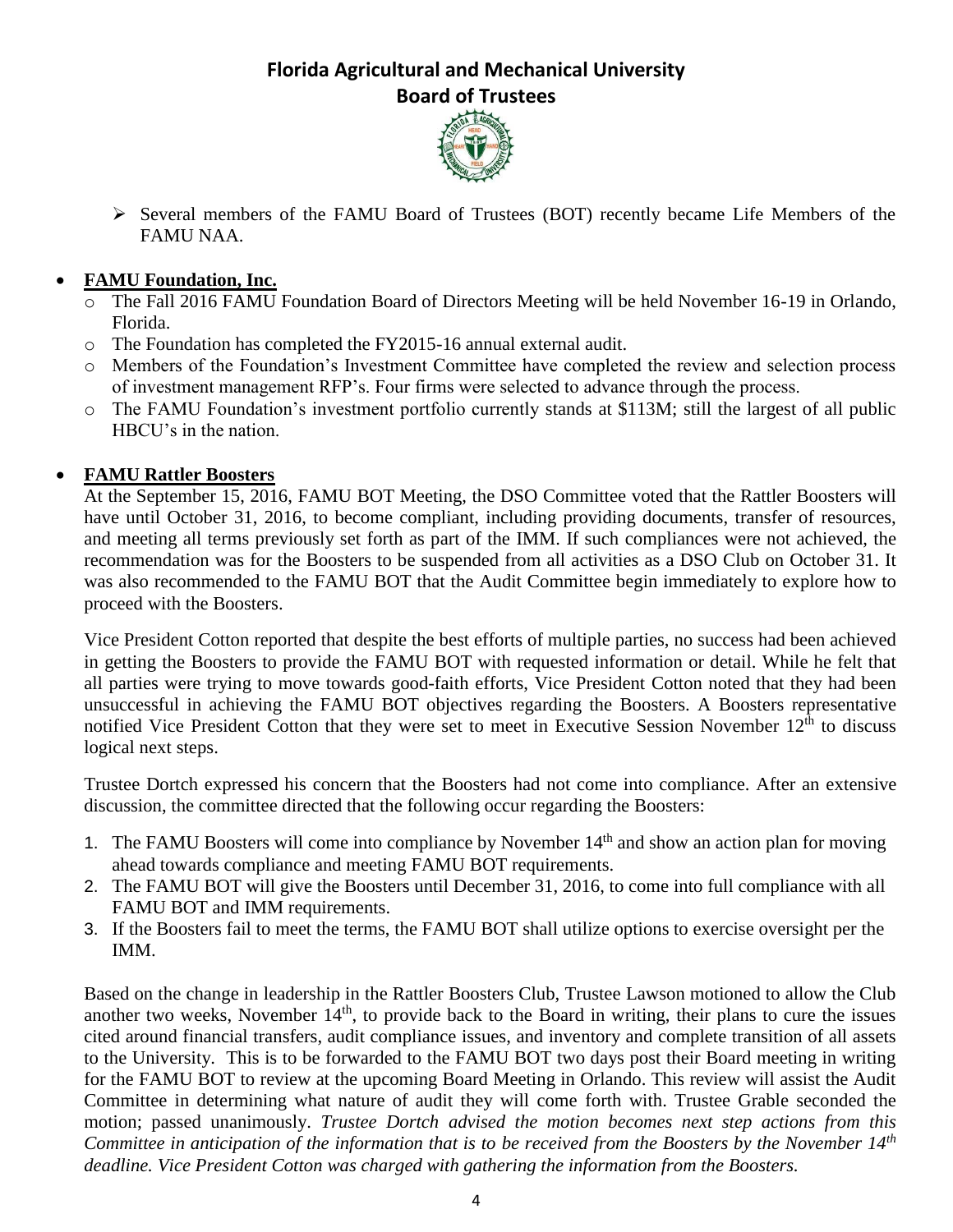

Trustee Dortch advised that participants at the November  $12<sup>th</sup>$  Boosters meeting will include himself, FAMU counsel, Vice President Cotton and AD Milton Overton. At the November BOT Meeting in Orlando, Trustee Dortch and staff will report to the full Board the results of the actions.

#### **New Business**

#### **Intellectual Property**

Trustee Dortch inquired of an update from AD Overton as to FAMU Intellectual Property and the rights of the Athletic Department to own and gain resources from items sold and distributed in the name of FAMU. He inquired as to license fees and requirements.

There was a question as to whether there was a need for counsel to work with Athletics (and the FAMU Foundation – revenue stream) to patrol and control FAMU's Intellectual Property rights. *Vice President Cotton advised that they would meet with counsel to prepare a working document that states where the University currently stands and will include thoughts from counsel as to the most appropriate process in moving forward.*

Dr. Robinson responded that he and AD Overton held a conversation regarding this subject. What Dr. Robinson suggested as a marketing element to the people who purchase these items, is to embark upon something that says, "All orange and green isn't THE orange and green." This would inform people they're missing out on another opportunity to donate and contribute to the University by buying properly licensed products. Dr. Robinson further advised that this has been an ongoing challenge with legal; people need to be informed some items aren't properly licensed and proceeds are not coming back to help their alma mater.

*AD Overton stated that he would provide to the Committee the agreements that are in place, current licensing strategy in ensuring compliance, and what the objectives are regarding enforcement. Trustee Dortch directed staff, under the supervision of the President, to return with a plan and conclusions as* actions or sanctions to be brought before the Board. Trustee Smith was asked, as the student representative, to be a part of the team that will review and assess possibilities, to ensure the student perspective/voice of *the students is included.*

After discussion, it was agreed that while a sensitive and positive stance needed to be taken to consider student vendors and neighborhood families who had been selling FAMU brands for years, FAMU had to control its brand as a revenue source.

## **FAMU Foundation**

Trustee Reed advised, many members are new to the FAMU BOT, and it would be a great opportunity for the Board to have a better understanding of the FAMU Foundation – its mission, overall strategy, how funds are being used, long-term objective, operating model, and overall goals/objectives. *He recommended placing this item on an upcoming agenda; will be helpful as the Board thinks through strategies moving forward.*

There being no further business, the meeting adjourned 2:48p.m. Thomas Dortch, Committee Chair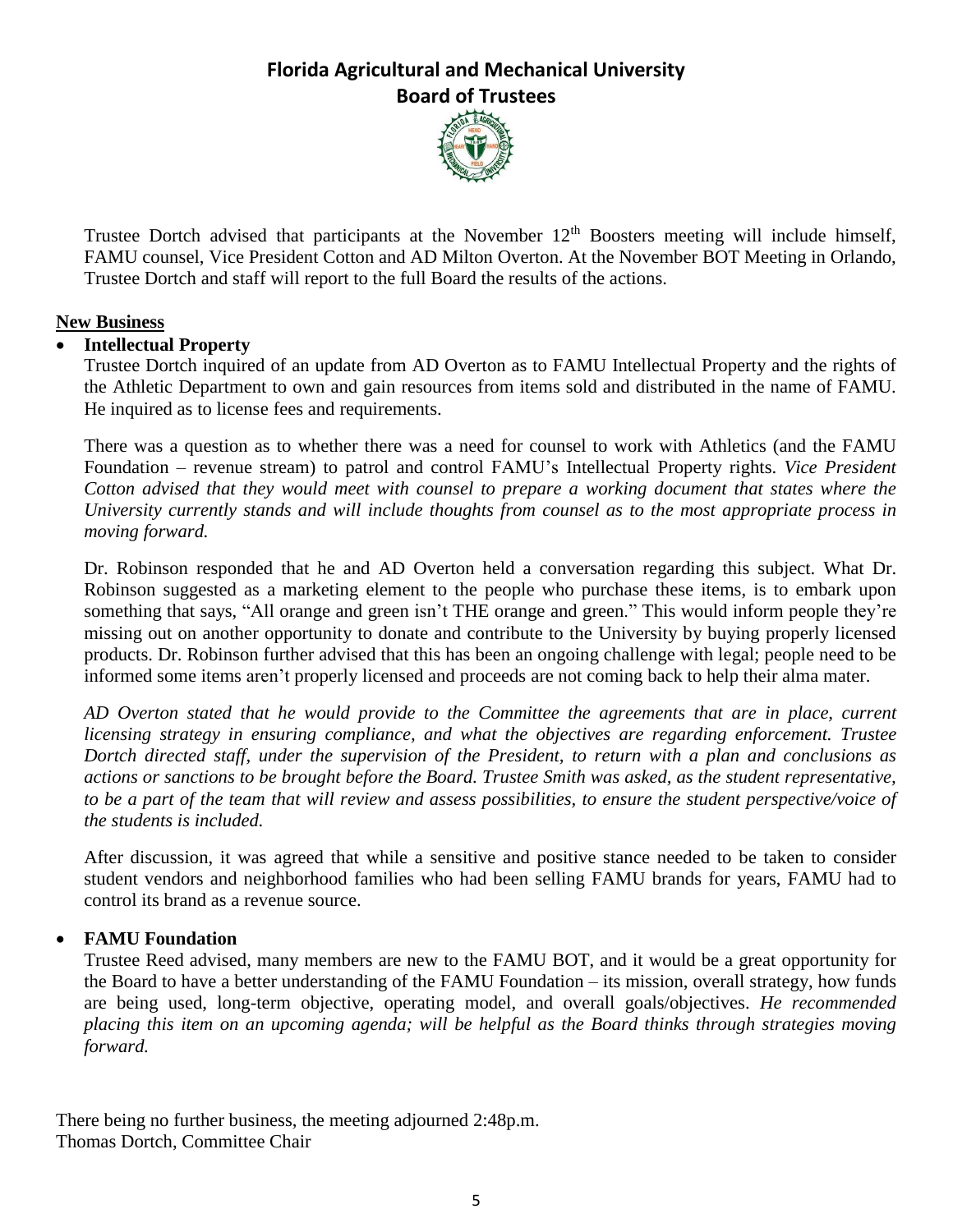

## **Direct Support Organizations Committee Wednesday, March 15, 2017 Agenda Item: IV.**

## **Subject: Update on Divisional Activities**

- **Summary:** Update on Divisional Activities:
	- 1. FY2016-17 University Advancement Updates
	- 2. DSO Updates
		- A. National Alumni Association
		- B. FAMU Foundation, Inc.
		- C. FAMU Rattler Boosters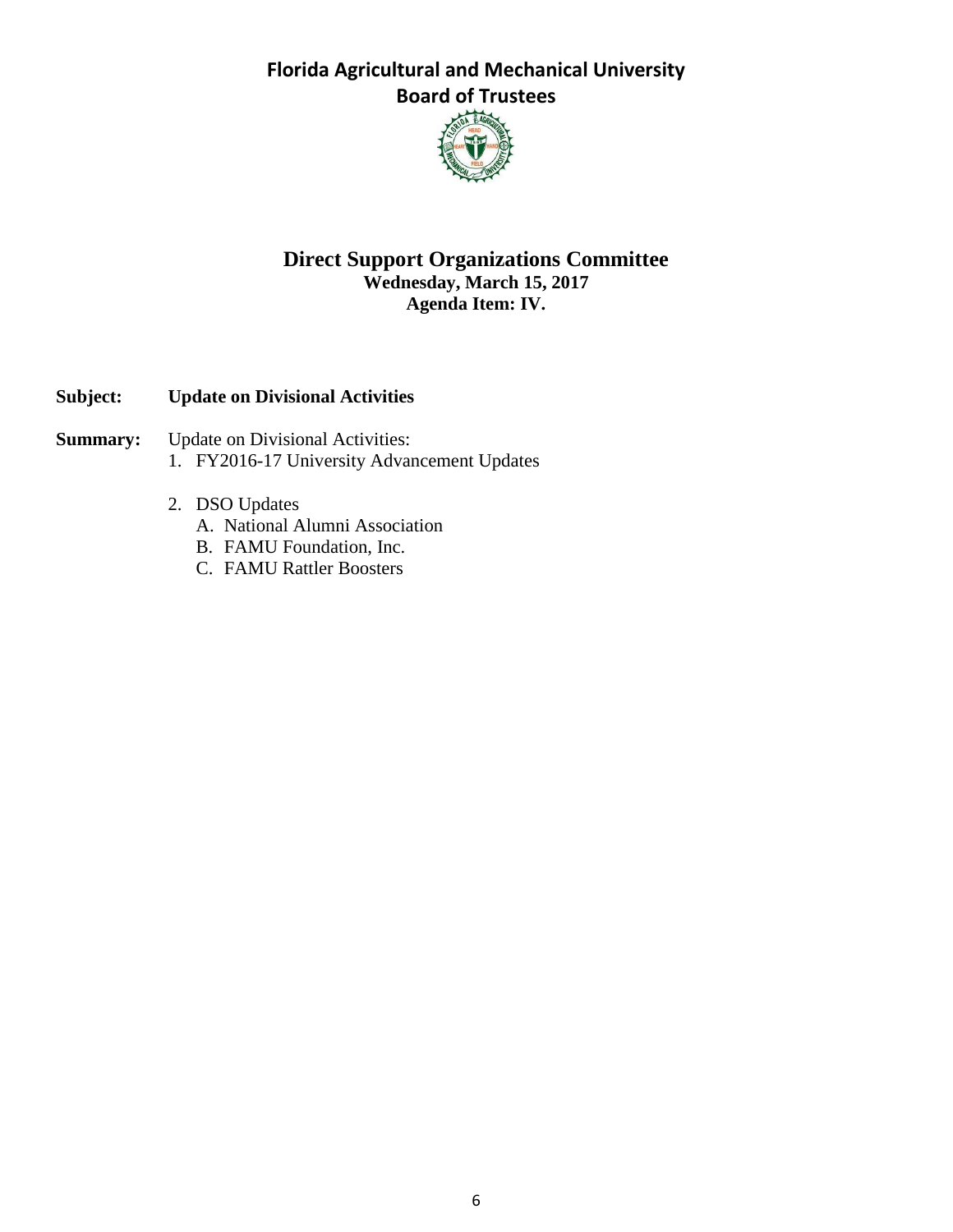

# **Direct Support Organizations Committee**

# **Overall Updates on Divisional Activities**

## **IV. 1. FY2016-17 University Advancement Updates:**

#### **A. A Snapshot on Fundraising**

For FY2016-17, \$5.2M in cash and pledges were documented as of February 27, 2017, compared to \$4.9M at the same period in 2016. On target to reach the \$7M goal by June 30.

- Alumni, friends, and corporations are the top three contributors.
- The average gift amount is \$1,887. In 2016, the average amount was \$1,530 or a difference of \$357.00.
- Over \$3M in pipeline gifts are anticipated to close before the end of the fiscal year.

## **B. Planning and Assessment Update**

• Tomorrow's Promise Comprehensive Capital Campaign

## **2. DSO Updates:**

#### **A. National Alumni Association (NAA)**

**Recruitment Initiatives**

The Office of Alumni Affairs (OAA) has been on the move from December through February assisting the Division of Student Affairs in organizing recruitment events. Rattler Alumni, parents and prospective students turned out in numbers to support programs at Jacksonville's Ribault High School, and during recruitment events hosted by FAMU Trustees Thomas Dortch in Atlanta and Trustee Robert Woody in Gainesville. Both featured remarks by Interim President Robinson. OAA also joined Student Affairs at one of the nation's largest recruitment fairs at the HBCU Black College Expo in Los Angeles. Thousands of students participated. Dr. and Mrs. Robinson enjoyed one-on-one chats with students and parents.

#### **Alumni Engagement**

- o OAA helped organize Houston alumni to welcome Dr. Robinson's visit to Houston, TX, Super Bowl weekend. FAMU Foundation Chairman Thomas Jones, Directors Laurence Humphries and John Green hosted, "Coffee and Conversation," with the Interim President.
- o OAA organized DC Chapter Alumni who welcomed Dr. Robinson to our nation's capital in preparation for his historic visit for the roundtable of HBCU presidents.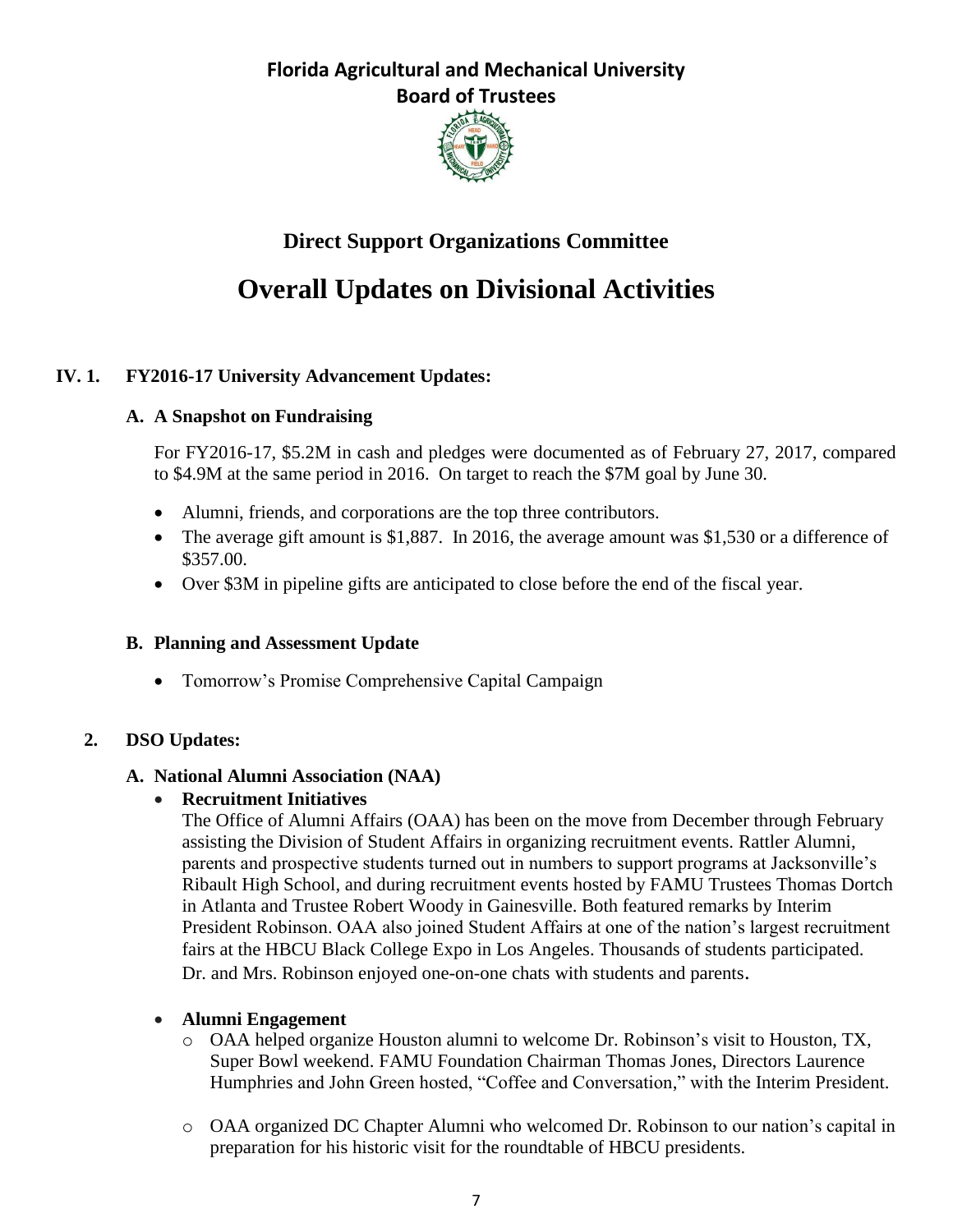

- o OAA handled logistics for the Polk County Chapter's Scholarship Gala. The office has been working with this dedicated group for three years and celebrated the fulfillment of their \$100,000.00 scholarship endowment in Lakeland, Florida. Vice President George Cotton, Chairman Lawson, Trustee Woody, and NAA President LTC Gregory Clark, were among those supporting the Polk County Alumni Chapter and its President, Mrs. Doris Hicks. Dr. Robinson gave the keynote address. The Polk County Chapter will join three other groups who will be honored for their outstanding contributions in a special endowment ceremony at the eternal flame, March 31.
- o OAA helped organize the Florida Region Conference recently held at the FAMU College of Law. Nearly 100 NAA alumni chapter officers from around the state discussed strategic planning and fundraising initiatives. Chairman Lawson was joined by Trustees Dortch, Perry, and Bruno, for a town hall meeting to gauge the pulse of alums on the state of the University. Dr. Robinson conveyed remarks about the crisis in education nationwide and how FAMU alumni can be the impetus for positive change. Dr. William Hudson conducted a workshop on student recruitment and retention.
- o OAA and the FAMU Foundation are handling logistics for the Legacy Banquet in support of FAMU Athletics in the Lawson Center, March 30 at 7p.m.

## **Upcoming Events**

- o Plaque Unveilings at the Eternal Flame **Friday, March 31**. Alumni honorees are Lisa LaBoo, Hubert Reddick (posthumously), John and Arnette-Scott Ward, and the FAMU NAA Polk County Alumni Chapter.
- o FAMU Day at the Capitol **Thursday, April 6**.
- o Chairman Kelvin Lawson to speak at the Brevard Alumni Chapter Banquet **Friday, April 7**.
- o Dr. Larry Robinson will deliver the keynote address to alumni in Marianna, Florida **Saturday, April 8**.
- o The Weekend of Rededication on FAMU's campus, celebrating the classes of 1947, '57, '67 and '77 – **April 27-29**.

#### **B. FAMU Foundation, Inc.**

- The Spring 2017 FAMU Foundation Board of Directors Meeting will be held May 24-26 in Baltimore, Maryland. The Board Meeting will be held in conjunction with the FAMU NAA National Convention in Baltimore, May 25-28.
- The FAMU Foundation Board of Directors elected three new members to the Board during the Fall 2016 Board Meeting: Directors Lisa LaBoo, Erica Hill, and Monica Williams Harris. Trustee Belvin Perry, Jr., and Dr. Wanda Ford were recently appointed to the Board by virtue of their positions.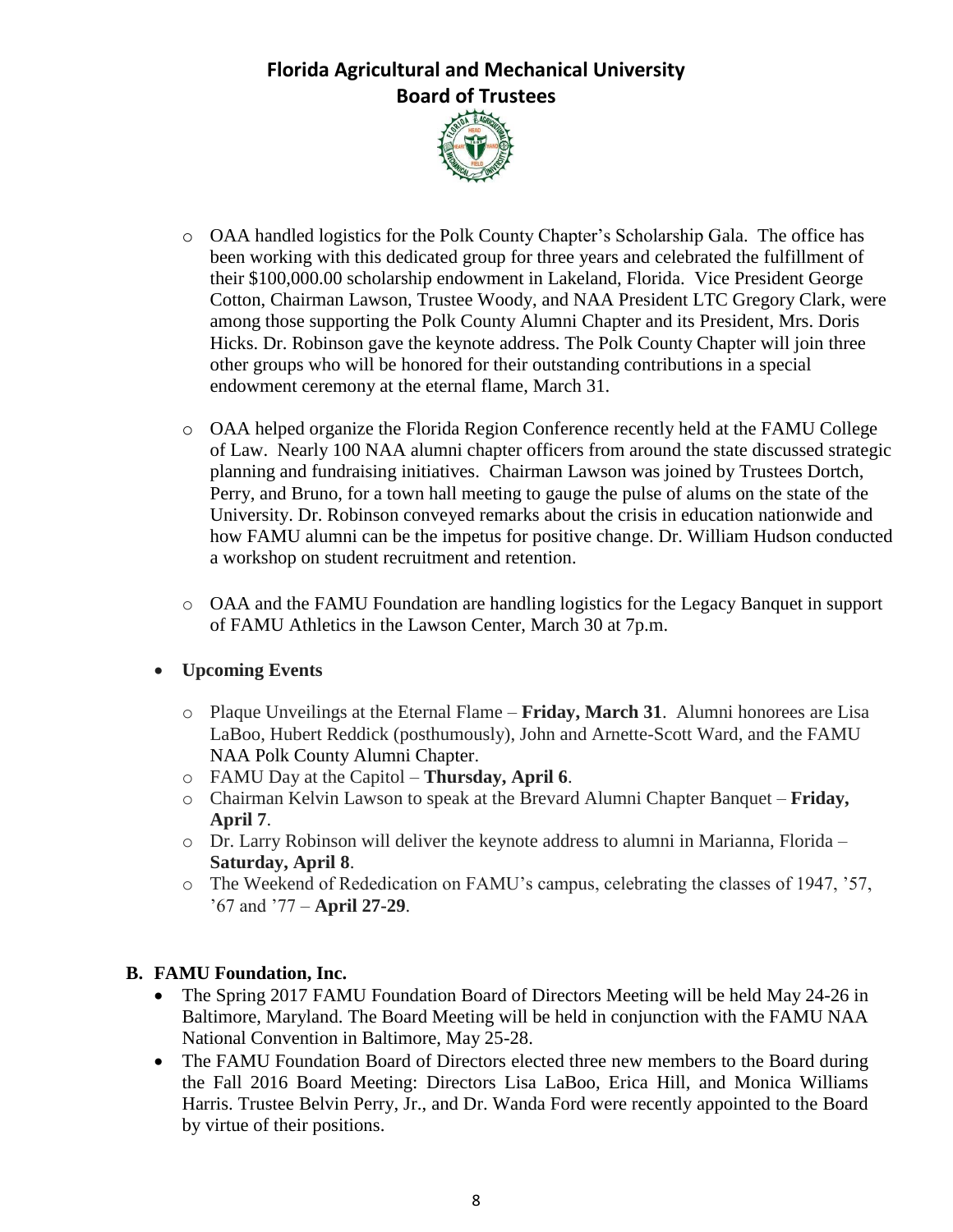

- The FAMU Foundation welcomes newly elected Investment Manager Commonfund who will replace The Bogdahn Group effective May 1, 2017.
- The FAMU Foundation's endowment currently stands at \$118M.

## **C. FAMU Rattler Boosters**